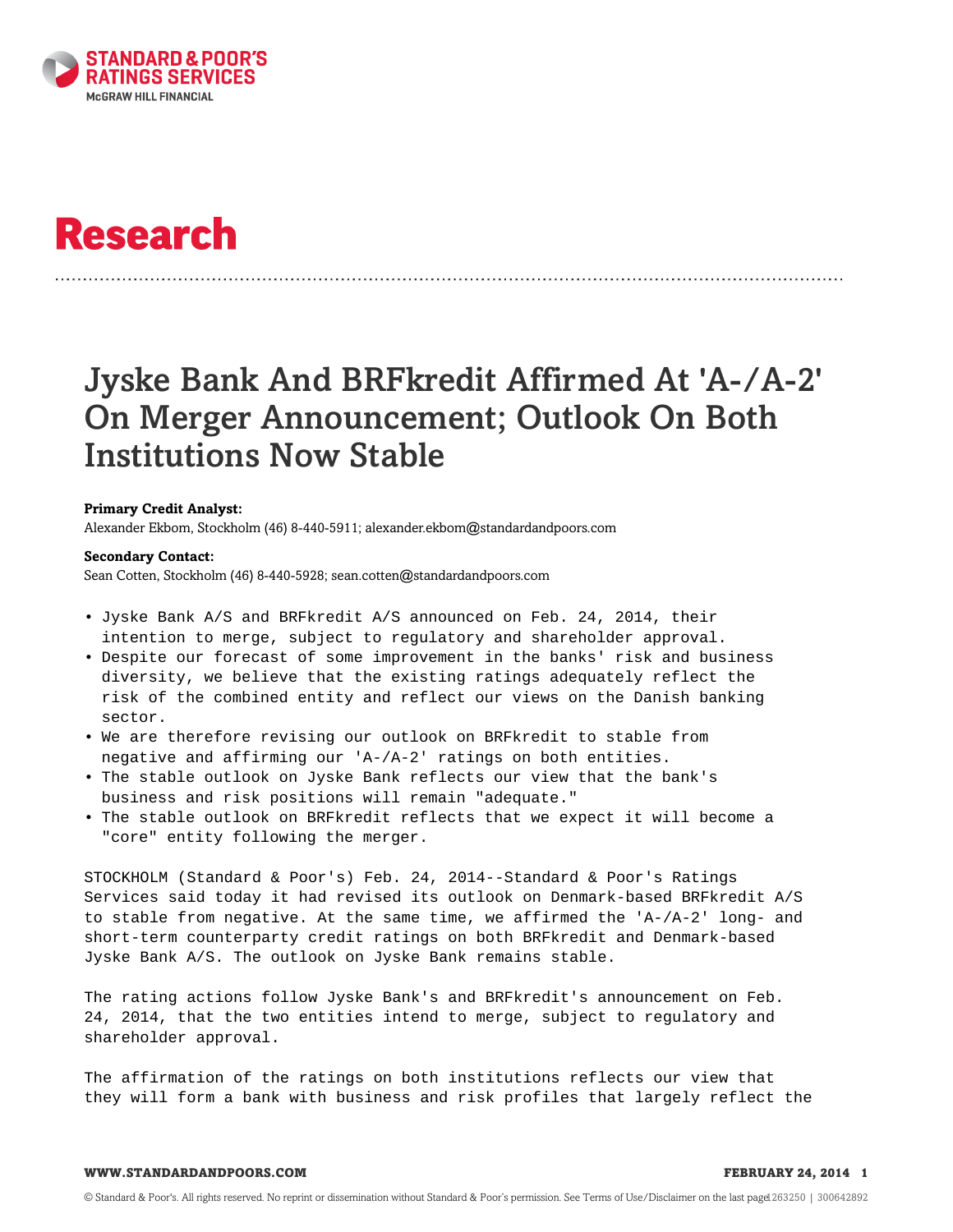*Jyske Bank And BRFkredit Affirmed At 'A-/A-2' On Merger Announcement; Outlook On Both Institutions Now Stable*

risks associated with the Danish economy. While we consider the merger to have a sound strategic rationale and relatively low transaction risks, our assessment of the combined entity is in line with our assessment of the economic and industry risks for banks operating in Denmark.

We understand that Jyske Bank would acquire BRFkredit from the sole owner BRF Holding in exchange for 23.76 million new Jyske Bank shares and Danish krone (DKK) 100 million in cash. The acquisition price of DKK7.2 billion (€966 million at DKK7.45 to €1) represents 0.7x of BRFkredit's current book value. BRF Holding would receive 25% ownership in Jyske Bank, making it the largest shareholder in the combined entity by a large margin.

As of June 30, 2013, our risk-adjusted capital (RAC) ratios for Jyske Bank and BRFkredit were both 9.7%. We expect the combined entity to have similar ratios initially, given that the transaction is capital-neutral and requires no additional financing. We see potential for the combined entity to improve capital over time via retained earnings, diversified revenues, and cross-selling opportunities. However, we remain uncertain as to whether the combined entity can achieve a stable RAC ratio in excess of 10% over the next 18-24 months.

The uncertainty in our forecasts derives from three considerations:

- First, we see potential for steep growth in residential mortgage loans. We expect the new bank to price its mortgage products to attract new customers and take large efforts to refinance the loans of its current retail customers in BRFkredit in the future. At present, a dominant part of the residential mortgage loans have been transferred to Totalkredit A/S.
- Second, we believe that the group will continue to explore acquisition opportunities and will continue to participate in the consolidation of the Danish banking market.
- Finally, we take a conservative approach with respect to transaction costs as well as revenue and cost synergies.

The stable outlook on Jyske Bank reflects our belief that improvements in the business and risk positions of the combined entity will likely remain commensurate with our "adequate" assessments, rather than lead to an upward reevaluation of these factors. This reflects our belief that the combined entity will have business and risk positions that largely reflect the industry and economic risks associated with the Danish economy.

Upon approval of the merger, we expect to consider BRFkredit as a core subsidiary of Jyske Bank and have therefore aligned our rating and outlook on BRFkredit with those on Jyske Bank. We would likely revise the outlook on BRFkredit to negative if the transaction was annulled.

RELATED CRITERIA AND RESEARCH Related criteria • Group Rating Methodology, Nov 19, 2013

#### **WWW.STANDARDANDPOORS.COM FEBRUARY 24, 2014 2**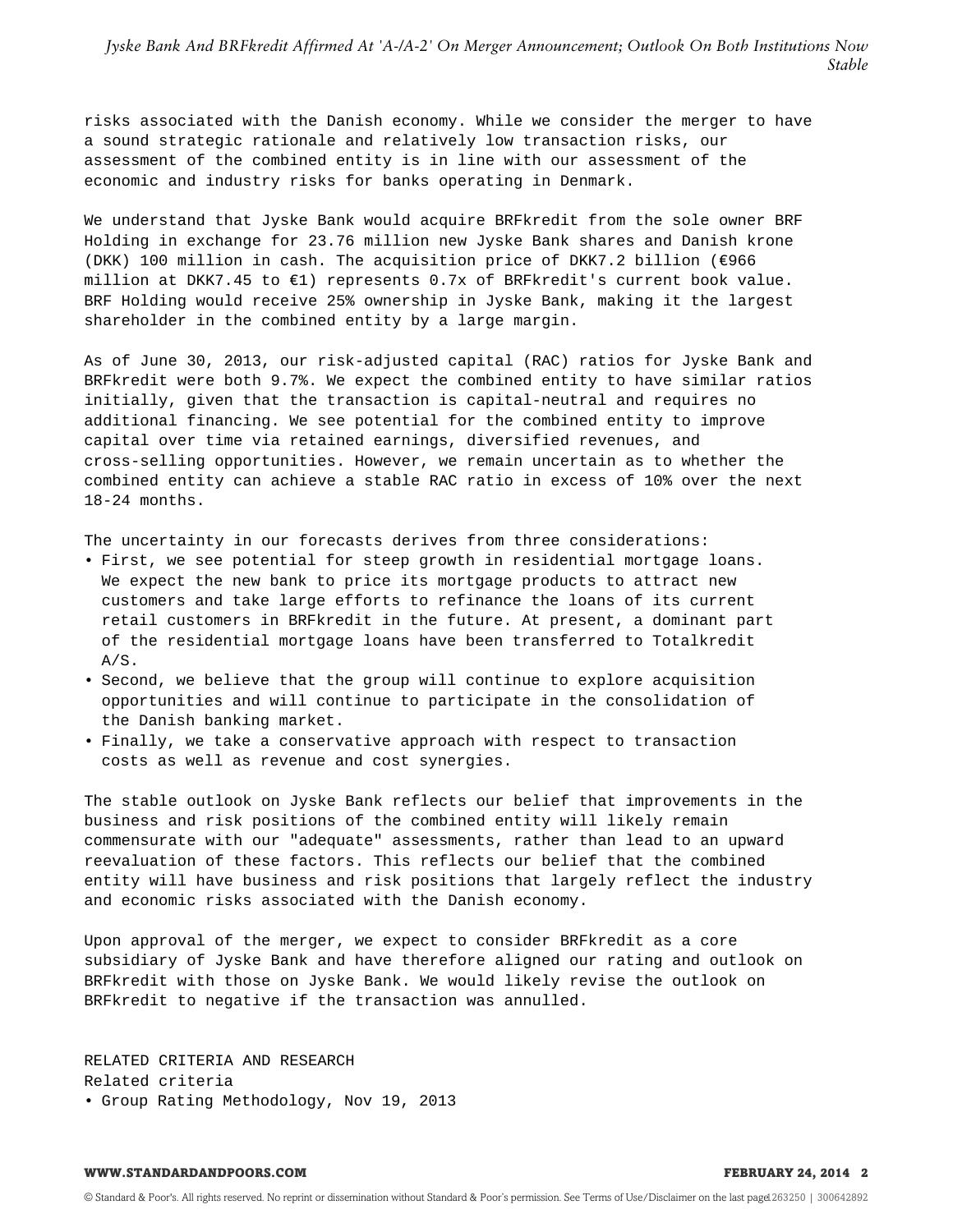- Banks: Rating Methodology And Assumptions, Nov. 9, 2011
- Banking Industry Country Risk Assessment Methodology And Assumptions, Nov. 9, 2011
- Bank Capital Methodology And Assumptions, Dec. 6, 2010
- Bank Hybrid Capital Methodology And Assumptions, Nov. 1, 2011

Related research

- Credit FAQ: Why Denmark's Proposed Covered Bond Law Doesn't Fully Eradicate Refinancing Risks, Feb. 4, 2014
- BRFkredit A/S, Jan. 23, 2014
- Jyske Bank A/S, Nov. 29, 2013
- Banking Industry Country Risk Assessment: Denmark, Oct. 24, 2013
- Various Outlook Actions On Five Danish Banks Due To Funding Reassessment; All Ratings Affirmed, July 19, 2013
- Research Update: Denmark's BRFkredit Outlook Revised To Negative On Funding Reassessment; 'A-/A-2' Ratings Affirmed, July 19, 2013

### **Additional Contact:**

Financial Institutions Ratings Europe; FIG\_Europe@standardandpoors.com

Complete ratings information is available to subscribers of RatingsDirect at www.globalcreditportal.com and at spcapitaliq.com. All ratings affected by this rating action can be found on Standard & Poor's public Web site at www.standardandpoors.com. Use the Ratings search box located in the left column. Alternatively, call one of the following Standard & Poor's numbers: Client Support Europe (44) 20-7176-7176; London Press Office (44) 20-7176-3605; Paris (33) 1-4420-6708; Frankfurt (49) 69-33-999-225; Stockholm (46) 8-440-5914; or Moscow 7 (495) 783-4009.